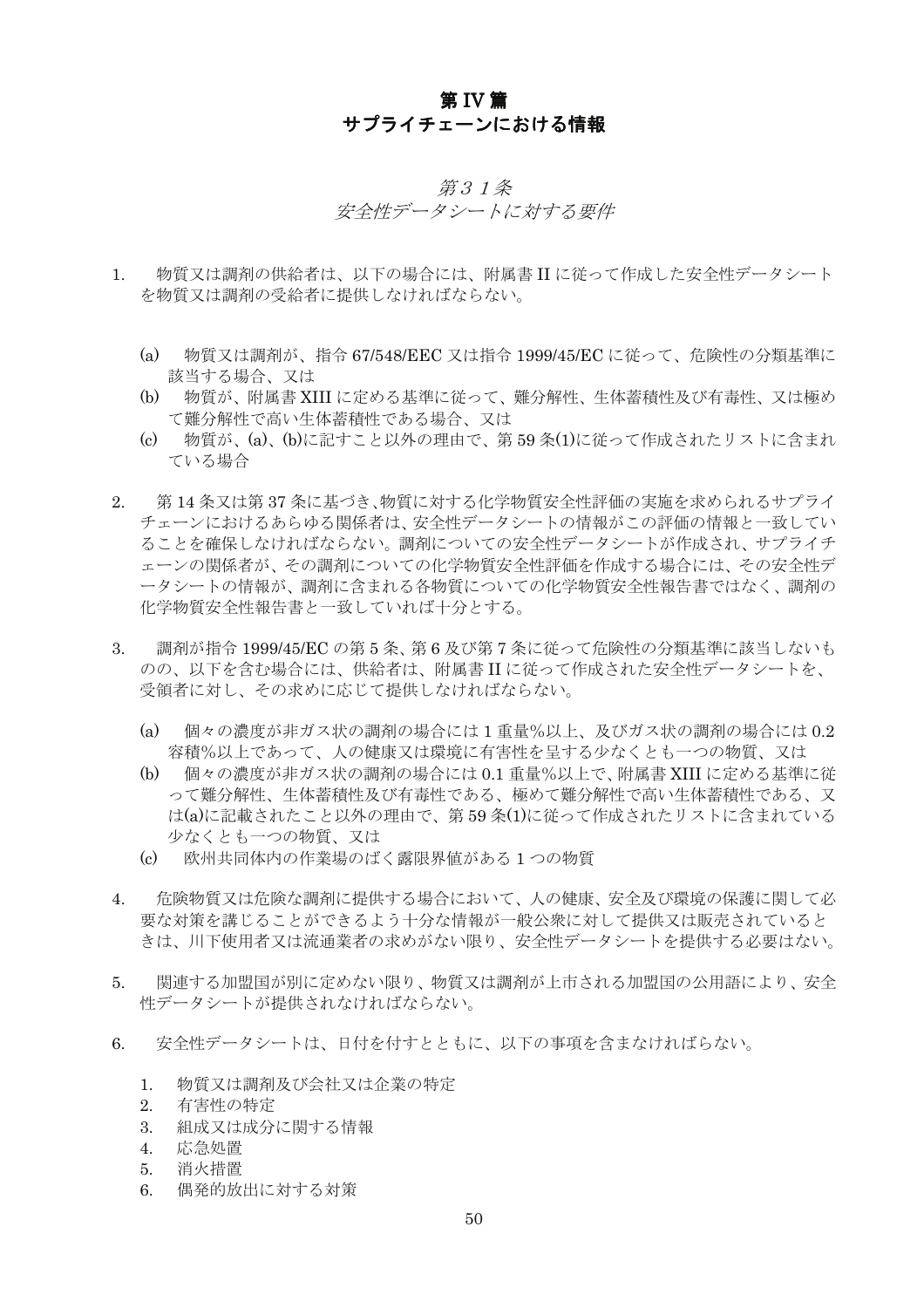- 7. 取扱い及び貯蔵
- ばく露の管理又は個人の保護  $8<sup>1</sup>$
- 物理化学的特性  $Q$
- 10. 安全性及び反応性
- 11. 毒性学的情報
- 12. 生熊学的情報
- 13. 廃棄に対する配慮
- 14. 輸送情報
- 15 規制情報
- 16. 他の情報
- 7. 第14条又は第37条に基づき化学物質安全性報告書を作成する必要のあるサプライチェーンの いかなる関係者も、特定された用途を含む、また附属書 XIの3節の適用によって生じる特定の 条件を含む安全性データシートの付録に、関連するばく露シナリオ(必要に応じて、用途・ばく 露区分を含む)を付けなけれならない。

いかなる川下使用者も、特定された用途に関して自分自身の安全性データシートを作成する場 合には、提供された安全性データシートからの関連するばく露シナリオを含めるとともに、他の 関連の情報を使用しなければならない。

いかなる流通業者も、第37条(2)に基づき情報を伝達した使用について、それ自体の安全性デ ータシートを作成する場合には、提供された安全性データシートからの関連するばく露シナリオ を伝達するとともに、他の関連情報を使用しなければならない。

- 8. 安全性データシートは、紙面で又は雷子的に、無償で提供されなければならない。
- $\mathbf{Q}$ 供給者は、以下の場合には、安全性データシートを遅滞なく更新しなければならない。
	- (a) リスク管理措置に影響を及ぼすかもしれない新しい情報又は有害性に関する新しい情報が利 用可能になった場合には直ちに
	- (b) いったん認可が与えられる又は拒否された場合
	- (c) いったん制限が課せられた場合

過去12ヶ月以内に物質又は調剤を供給した以前の受領者全員に対し、「改訂:(日付)」として 特定される情報の新しい日付の版のものを、紙面で又は電子的に無償で提供しなければならない。 登録後はいかなる更新も、登録番号を含まなければならない。

#### 第32条

## 安全性データシートが必要とされない物質そのもの又は調剤に含まれる物質に関する サプライチェーンの川下への情報伝達の義務

- 第31条に従って安全性データシートを提供する必要はない物質そのもの又は調剤に含まれる  $1$ 物質のいかなる供給者も、受給者に対して以下の情報を提供しなければならない。
	- (a) 入手可能であれば、本項の(b)、(c)又は(d)に基づいて情報を伝達するどのような物質につい ても、第20条(3)に記す登録番号
	- (b) そのサプライチェーンにおいて、物質が認可の対象であるかどうか、かつ、第VII 篇に基づ き付与又は拒否されるあらゆる認可の詳細
	- (c) 第 VIII 篇に基づいて課せられるあらゆる制限の詳細
	- (d) 附属書 XI の 3 節の適用から生じる特定の条件を含む、適切なリスク管理措置が特定され、 適用されることが可能となるのに必要な、物質に関する他のあらゆる利用可能で関連する情 報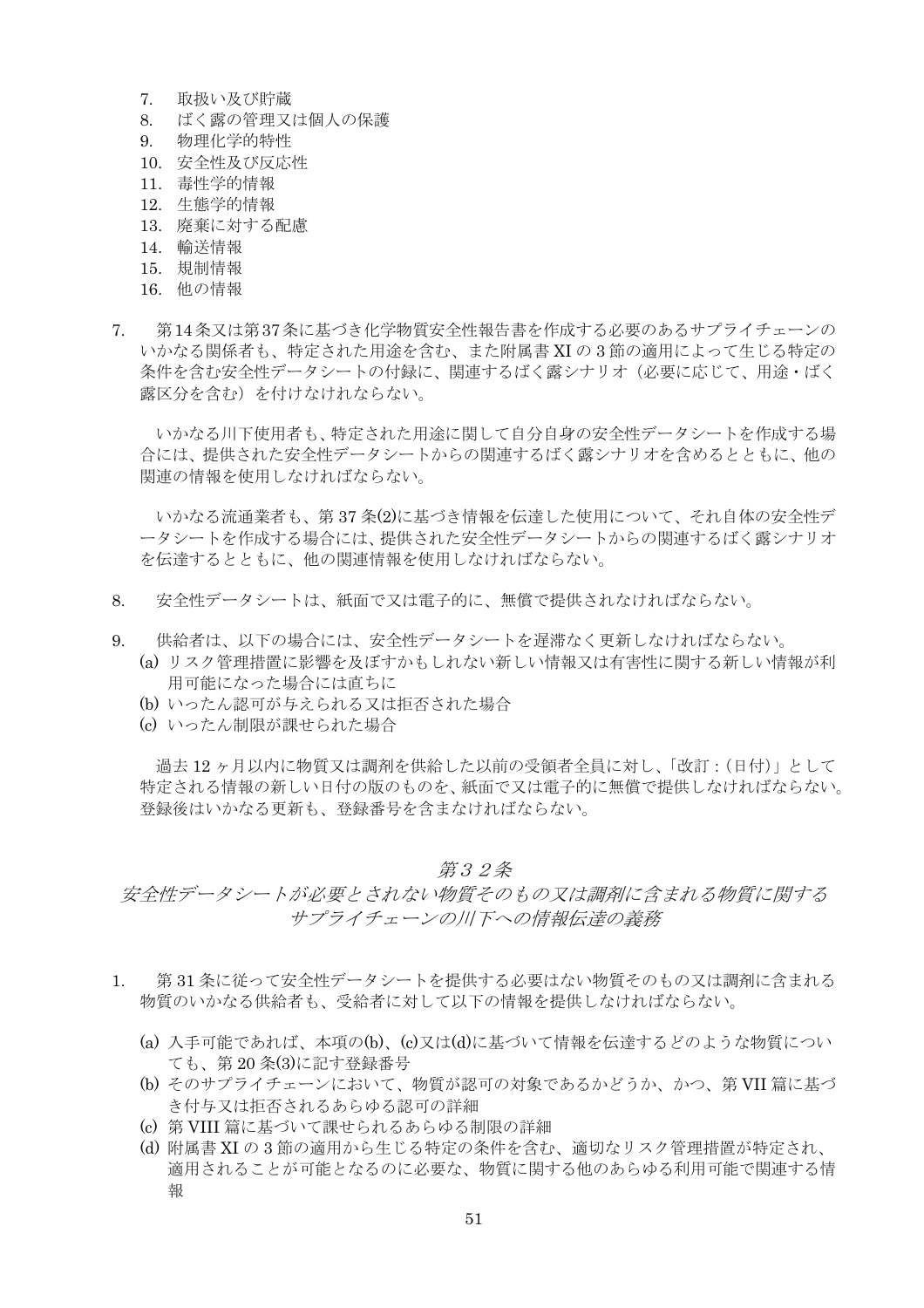- 2. 2007年6月1日以降は、物質そのもの又は調剤に含まれる物質が、最初に出荷される時まで に、遅くとも第1項に記す情報を紙面で又は雷子的に無償で伝達しなければならない。
- $3.$ 供給者は、以下の場合には、その情報を遅滞なく更新しなければならない。
	- $(a)$ リスク管理措置に影響を及ぼすかもしれない新しい情報又は有害性に関する新しい情報が 利用可能になった場合には直ちに、
	- $(h)$ いったん認可が与えられてる又は拒否されていること
	- (c) いったん制限が課せられていろこと

さらに、過去12ヶ月以内に物質又は調剤を供給した、それまでの受領者全員に更新された情 報を紙面で又は電子的に無償で提供しなければならない。登録後のいかなる更新も、登録番号を 含まなければならない。

## 第33条

## 成形品に含まれる物質に関する情報伝達の義務

- 第57条の基準に適合し、かつ第59条(1)に基づき特定される物質を重量比 (w/w) 0.1%を超  $1 \quad$ える濃度で含む成形品のいかなる供給者も、供給者に利用可能であり、成形品の安全な使用を認 めるのに十分な情報(少なくとも物質名を含む。)を、成形品の受領者に対して提供しなければ ならない。
- 2. 第57条の基準に適合し、かつ第59条(1)に基づき特定される物質を重量比 (w/w) 0.1%を超 える濃度で含む成形品のいかなる供給者も、消費者の求めに応じ、供給者に利用可能であり、成 形品の安全使用を認めるのに十分な情報(少なくとも物質名を含む。)を、消費者に提供しなけ ればならない。

求めを受けてから45日以内に、無料で関連する情報を提供しなければならない。

#### 第34条

サプライチェーンの川上への物質及び調剤についての情報伝達の義務

物質又は調剤のサプライチェーンにおけるいかなる関係者も、サプライチェーンの川上に当たる 次の上位の関係者又は流通業者に対し、以下の情報を伝達しなければならない。

- (a) 用途と関わりなく、有害特性に関する新しい情報
- (b) 提供された安全性データシートに特定されているリスク管理措置の妥当性に疑問を投じる他の あらゆる情報であって、特定された用涂についてのみ伝達されるもの

流通業者は、その情報をサプライチェーンの川上に当たる次の上位の関係者又は流通業者に渡さ なければならない。

## 第35条

### 労働者のための情報へのアクセス

労働者及びその代表者は、その作業の過程で使用するか、又はばく露されるかもしれない物質又